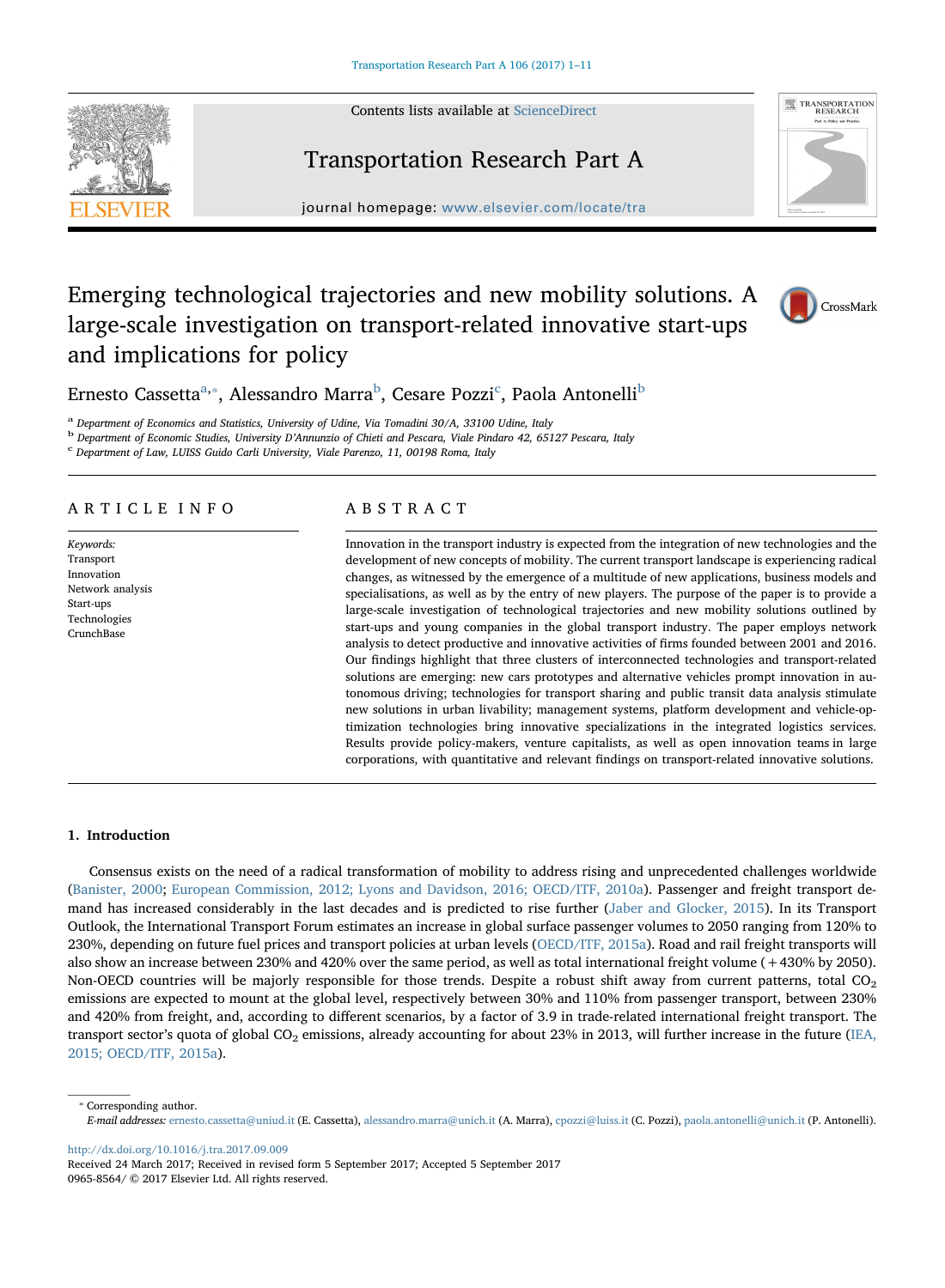How to offset the unabated growth in transport demand while preventing increase in  $CO<sub>2</sub>$  emissions is a central question in ongoing academic and policy debates (Hysing, 2009). Current technologies and available mobility options offer only partial responses, especially when considered separately. Effective actions need simultaneous changes in multiple parts of the transport system (Hyard, 2013; OECD/ITF, 2010b; Wiesenthal et al., 2011), such as infrastructures, vehicles, services, and government policies. Moreover, technological solutions, such as energy efficiency improvements and/or increased use of less carbon intensive fuels, have only partially succeeded in offsetting the growth in road transport demand. As a result, as predicted by the rebound effect theory, absolute environmental pressures have continued to rise (Font Vivanco et al., 2016; Gillingham et al., 2016).

Although, major innovations in the transport industry are increasingly expected from the development of new concepts of mobility and the potential integration of new technologies (Citylab, 2014; OECD/ITF, 2010b; Wiesenthal et al., 2015). Technological advances are creating new opportunities, and start-ups as well as established firms in other sectors (e.g., powerful high-tech corporations, information technology companies, data management companies and energy companies) are offering disruptive solutions as in the case of the automotive sector (Cohen and Kietzmann, 2014; Dodourova and Bevis, 2014). As a consequence, the transport industry has received increasing venture capital interest over the last few years. According to Volvo Group Venture Capital (Volvo Group, 2013), the amount of venture capital going to transportation start-ups quadrupled in 2014 to \$7 billion and doubled to \$14 billion in 2015. Moreover, governments at the national and local level are also changing their priorities by introducing a set of measures to create more efficient and sustainable transportation systems and by increasingly favouring tech firms in experimenting their innovative solutions.

To our knowledge, a systematic, comprehensive and up-to-date study on transport-related innovation has yet to be completed (Wiesenthal et al., 2015). Attention at both academic and policy levels has been mostly paid to the automotive industry and to large players (Bonilla et al., 2014; Juliussen and Robinson, 2010; Zapata and Nieuwenhuis, 2010). Studies are often top-down, investigating innovation activities starting from companies' annual reports and financial efforts in corporate research and development (R & D) investments. Such 'case by case' analyses would not allow taking a large picture of new solutions, applications, or technologies towards which innovative companies are directing their R & D and productive efforts. Moreover, literature on innovation in the transport industry have largely ignored the role of newcomers and start-ups, except leading ones such as, for example, Tesla. Start-ups and young companies provide a key level of analysis for scholars in the examination of production and innovation activities as well as for policy makers in the design and implementation of targeted measures to support productive and R & D activities in the transport sector. The ability to monitor latest market and technological developments is also critical for large manufacturers to support their external growth strategies (Dilk et al., 2008; Dodourova and Bevis, 2014; Karlsson and Sköld, 2013). Increasing interdependences and new mobility solutions have the potential to drastically change firms' hierarchies, as for the debated process of commoditization in the automotive industry (PwC, 2013).

The purpose of the paper is to provide a large-scale investigation of technological trajectories and new mobility solutions outlined by young and innovative companies in the global transport industry. Using metadata, collected from AngelList and CrunchBase, on innovative companies founded between 2001 and 2016, a network analysis is employed to describe in which technologies, applications, mobility solutions are worldwide start-ups investing and how and to what extent they are linked by technological and market complementarities. The underlying hypothesis is that the nature of innovative activities can be proxied by metadata, which are keywords and terms that help to describe items, and in relation to the database reveal start-ups' technological and deployment strategies, markets, and scope of business. We thus refer to technological trajectories as the paths by which innovations in a given field or technological paradigm occur (Dosi, 1982; Nelson and Winter, 1982). Accordingly, new mobility solutions are understood as transport-related products, services and business models defining the range of existing firms' specializations. New mobility solutions thus potentially include products such as drones, remotely piloted aircrafts, or sensors and devices for autonomous driving; services like car and bike sharing, real time traffic management, route optimization, or fleet management; as well as innovative business model, as in the case of new for-hire passenger transport services or Commercial Transport Applications (CTAs).

In the light of these arguments, the paper well complements existing studies, which have been mainly focused on incumbent manufacturers. Moreover, the analysis may contribute in partially overcoming some limits of standard industrial classification codes, conventional datasets, and product categories by implicitly recognising the highly fragmented and cross-industry nature of many transport-related initiatives. The presence of cross cutting technologies makes the detection of new transport-related solutions and technological trajectories extremely challenging. Intelligent Transport System (ITS) well exemplifies this: the "cross nature" of ITS applications throughout all transport modes implies that many of the underlying Information and Communications Technology (ICT) and software developments are carried out by companies outside the transport sector (Wiesenthal et al., 2011). Results provide policy-makers, venture capitalists, as well as open innovation teams in large corporations, with quantitative and relevant findings on transport-related innovative solutions.

The rest of the paper is organized as follows. In Section 2, the literature background is presented, in which the difficulties to identify emerging industries and innovative technologies in the transport industry are emphasised both from a theoretical and empirical point of view. Sections 3 and 4 respectively present the method and data. Section 5 discusses the results and the three relevant clusters of interconnected technologies and transport-related solutions that are actually emerging. Section 6 draws conclusions and provides some policy implications.

#### 2. Theoretical background

The detection of emerging technological innovation is not an easy task (Cohen, 2010; Phaal et al., 2011). The recognition of the relevance of new industries for future economic growth and the need for a better understanding of their features to define effective